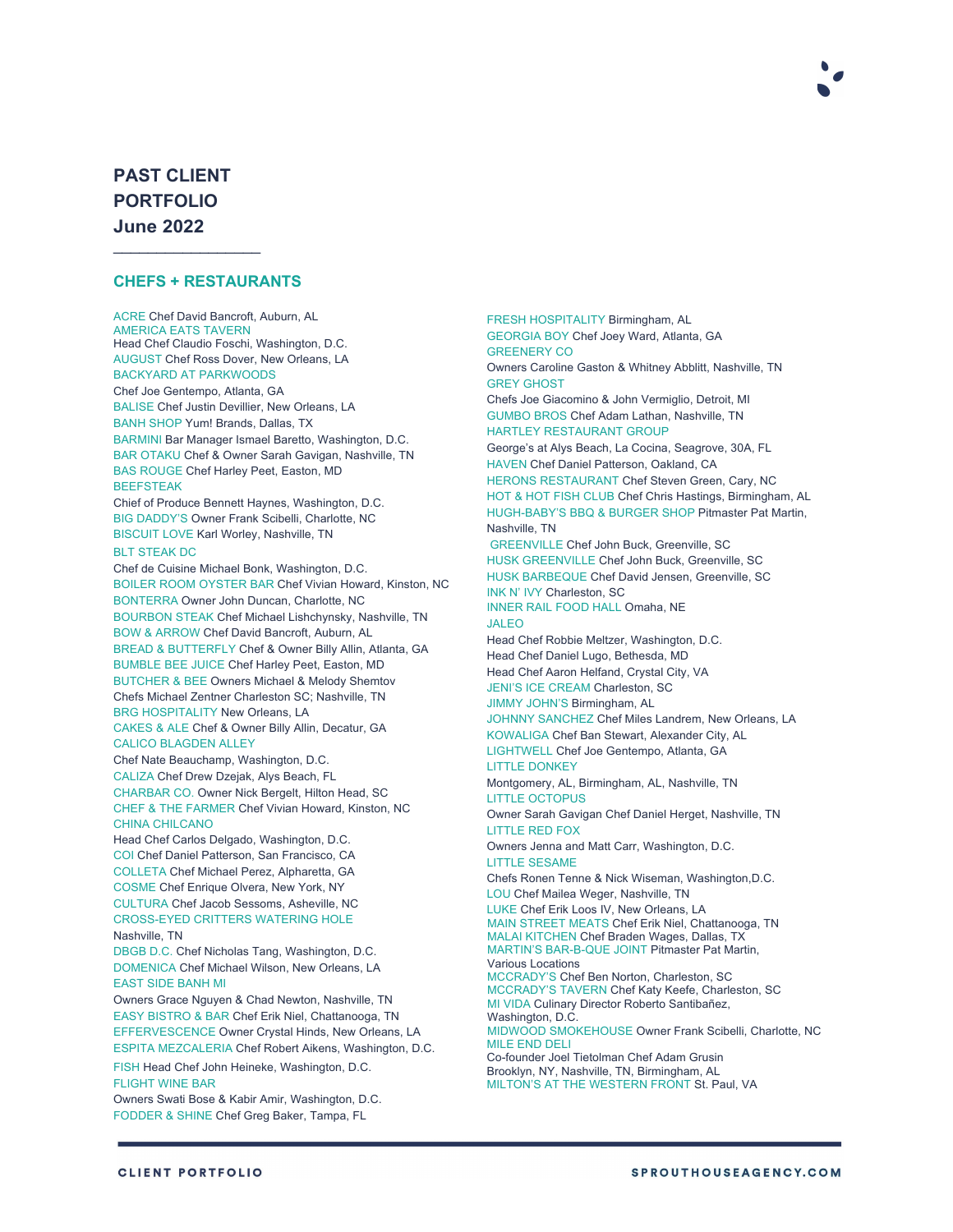

## **CHEFS + RESTAURANTS**

*CONTINUED*

MINERO CHARLESTON Chef Alex Yellan, Charleston, SC MINIBAR Head Chef Jorge Hernandez, Washington, D.C. MIZU Charlotte, NC NEAT BOTTLE SHOP & TASTING ROOM Alys Beach, FL NIGHTINGALE 9 Chef Rob Newton, Brooklyn, NY OAK STEAKHOUSE ALEXANDRIA Chef Joseph Conrad, Alexandria, VA OAK STEAKHOUSE ATLANTA Chef Erik Zizka, Alpharetta, GA O-KU D.C. Washington, D.C. OLD MAJOR Chef Justin Brunson, Denver, CO OLD NORTH STATE FOOD HALL Selma, NC OTAKU RAMEN Chef Sarah Gavigan, Nashville, TN OTUS SUPPLY Chef Myles McVay, Detroit, MI OYAMEL Head Chef Omar Rodriguez, Washington, D.C. PALOMA CAFÉ New Orleans, LA PARKWOODS Chef Joe Gentempo, Atlanta, GA PASTARIA Chef Gerard Craft, Nashville, TN PIEDMONT RESTAURANT Chef John May, Durham, NC PIHAKIS RESTAURANT GROUP Birmingham, AL PIZZA DOMENICA Chef Zachary Klos, New Orleans, LA PLUM Chef Daniel Patterson, Oakland, CA POINDEXTER COFFEE Nashville, TN POP NASHVILLE Nashville, TN PRIMROSE WINE BAR Beverage Director Sebastian Zutant, Washington, D.C. PROOF BAKESHOP Chef & Owner Billy Allin, Atlanta, GA REVERIE Chef Johnny Spero, Washington, D.C. RODNEY SCOTT'S BBQ Pitmaster Rodney Scott, Charleston, AL ROOST Chef Trevor Higgins, Greenville, SC RUMI'S KITCHEN Chef Ali Mesghali, Atlanta, GA RYE STREET TAVERN Chef Andrew Carmellini, Baltimore, MD SECOND BEST Chef Joe Giacomino & Chef John Vermiglio, Detroit, MI SEERSUCKER Chef Rob Newton, Brooklyn, NY SHAYA Chef Michael Wilson, New Orleans, LA SHILLING CANNING COMPANY Chef Reid Shilling, Washington, D.C. SHOVEL & PICK Bristol, VA SIDNEY STREET CAFÉ Chef Kevin Nashan, St. Louis, MO SIMPLY GRAND Bristol, VA SISSY'S SOUTHERN KITCHEN & BAR Chef Lisa Garza-Selcer, Dallas, TX SOUTHERN BELLE Chef Joey Ward, Atlanta, GA SPRINGHOUSE Chef Rob McDaniel, Alexander City, AL SQUIRREL'S Chef & Owner Chris Dickerson, Savannah, GA SUCCOTASH Culinary Director Edward Lee National Harbor, MD & Washington, D.C. SUNFLOWER & GREENS Chef Harley Peet, Easton, MD SWEET JON'S CAFÉ Birmingham, AL TALLULAH Chef Russell Jones, Columbia, SC TED'S RESTAURANT Birmingham, AL TERRA Chef Mike Davis, Columbia, SC THE DABNEY CELLAR Chef Jeremiah Langhorne & Beverage Director Alex Zink, A Washington, D.C. THE DAILY Owners Michael & Melody Shemtov, Charleston, SC THE FAINTING GOAT Chef Nate Beauchamp, Washington, D.C. THE FRANKLIN Chef Dane Harris, New Orleans,LA

THE LANDING Chef Brent Cowan, Moneta, VA THE MOURNING DOVE CAFE Chef Andrea Kirshtein Atlanta, GA THE PEACEMAKER Chef Kevin Nashan, Various Locations THE PURPLE PIG Chef Jimmy Bannos Jr., Chicago, IL THE REFINERY Chef Greg Baker, Tampa, FL THE RESTAURANT AT MEADOWOOD Chef Christopher Kostow, St. Helena, CA THE RIDDLER Owner Jen Pelka, New York, NY THE RIVER & RAIIL Chef Aaron Deal, Roanoke, VA THE STEWART Chef Harley Peet, Easton, MD THINKFOODGROUP President José Andrés, Washington, D.C. TIGER FORK Chef Jong Son, Washington, D.C. URBAN WREN Chef Taylor Montgomery, Greenville, SC WARBUCKS Chef Todd Pulsinelli, New Orleans, LA WATCHMAN'S Atlanta, GA EATHER GAGE Chef Harley Peet, Easton, MD WILLA JEAN Chef Kelly Fields, New Orleans, LA **WORKSHOP** Owners Michael & Melody Shemtov, Charleston, SC 'ZA Y'ALL Chef Karl Worley, Nashville, TN ZAYTINYA Head Chef Michael Costa, Washington, D.C.

## **DESTINATIONS + REAL ESTATE**

ALYS BEACH Alys Beach, FL BEDDERMAN LODGING CO. Various Locations FIELDHOUSE JONES Nashville, TN GRADUATE KNOXVILLE Knoxville, TN GRADUATE NASHVILLE Nashville, TN HOTEL BENNETT Charleston, SC HOTEL FLORENCE Florence, SC JW MARRIOTT NASHVILLE Nashville, TN OAKHURST INN Charlottesville, VA PALMETTO BLUFF Bluffton, SC RAINES Florence, SC RUSSELL LANDS ON LAKE MARTIN Alexander City, AL SOBRO GUESTHOUSE Nashville, TN SOUTHALL Franklin, TN THE HERMITAGE HOTEL Nashville, TN THE UMSTEAD HOTEL & SPA Cary, NC

## **EVENTS**

30A WINE FESTIVAL Alys Beach, FL ART OF ALABAMA FOOD (Feb. 2014) New York, NY DIGITAL GRAFFITI Alys Beach, FL HIGH WATER FESTIVAL Charleston, SC MUSIC TO YOUR MOUTH Bluffton, SC OOH! EVENTS Charleston, SC SCENIC CITY SUPPER CLUB Chattanooga, TN TASTEMAKER Various Locations THE HANGOUT MUSIC FESTIVAL Gulf Shores, AL THE HANGOUT OYSTER COOK-OFF Gulf Shore, AL THE WHISKY EXTRAVAGANZA Various Locations VA WINE SUMMIT Various Locations VIRGINIA WINE BOARD WHISKY X New York, NY